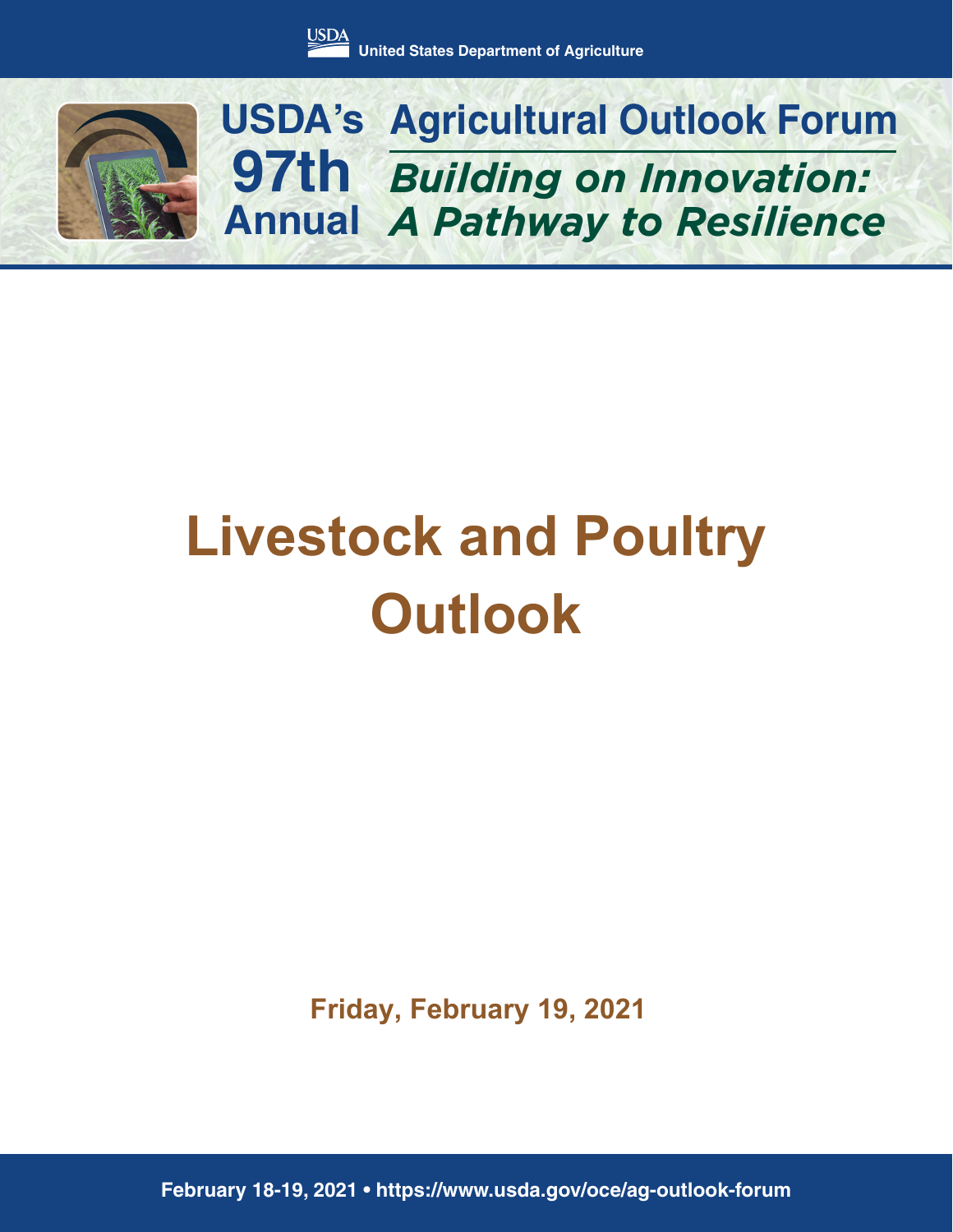## **U.S. Livestock and Poultry Outlook**

Seanicaa E. Herron Agricultural Economist World Agricultural Outlook Board, USDA

## **Overview**

Total red meat and poultry production in 2020 increased to a record 106.5 billion pounds, despite facing unprecedented challenges due to the global COVID-19 pandemic. Pork and broiler production increased in 2020; however, beef production was virtually unchanged while lamb and turkey production was estimated lower. For 2021, total red meat and poultry production is forecast to increase about 1 percent to 107.6 billion pounds driven primarily by record production of beef, pork, and broiler meat. Turkey production is expected to continue to decrease with production growth late in the year tempered by rising feed costs.

In 2020, livestock and broiler prices were lower, reflecting reduced packer demand in the second quarter of the year. Nonetheless, prices did rebound in the second half of the year but averaged lower than 2019 prices on an annual basis. For 2021, growth in demand is expected to support higher livestock and poultry prices, despite expected increases in production.

# Feed Outlook 2021

On an annual basis, feed prices are forecast higher in 2021. The annual 2020/21 corn price is forecast to average \$4.30 per bushel, up 20.8 percent from the previous year. The 2021/22 average corn price is forecast to decline slightly to \$4.20 per bushel. Soybean meal price for 2020/21 are forecast to average \$400 per ton, up 33.6 percent from last year. The 2021/22 average soybean meal price is forecast to decline to \$390 per ton.

# Cattle

The annual *Cattle* report estimated the number of cattle and calves on January 1, 2021 at 93.6 million head, down fractionally (0.2 percent) from a year earlier. This is the second year of contraction for the U.S. cattle sector. The number of cows and heifers that calved was estimated at 40.6 million head, down 0.2 percent from the previous year. The beef cow herd was estimated at 31.2 million head, down 1 percent from 2020. The 2020 calf-crop was estimated at 35.1 million head, 1 percent smaller than 2019 calf crop.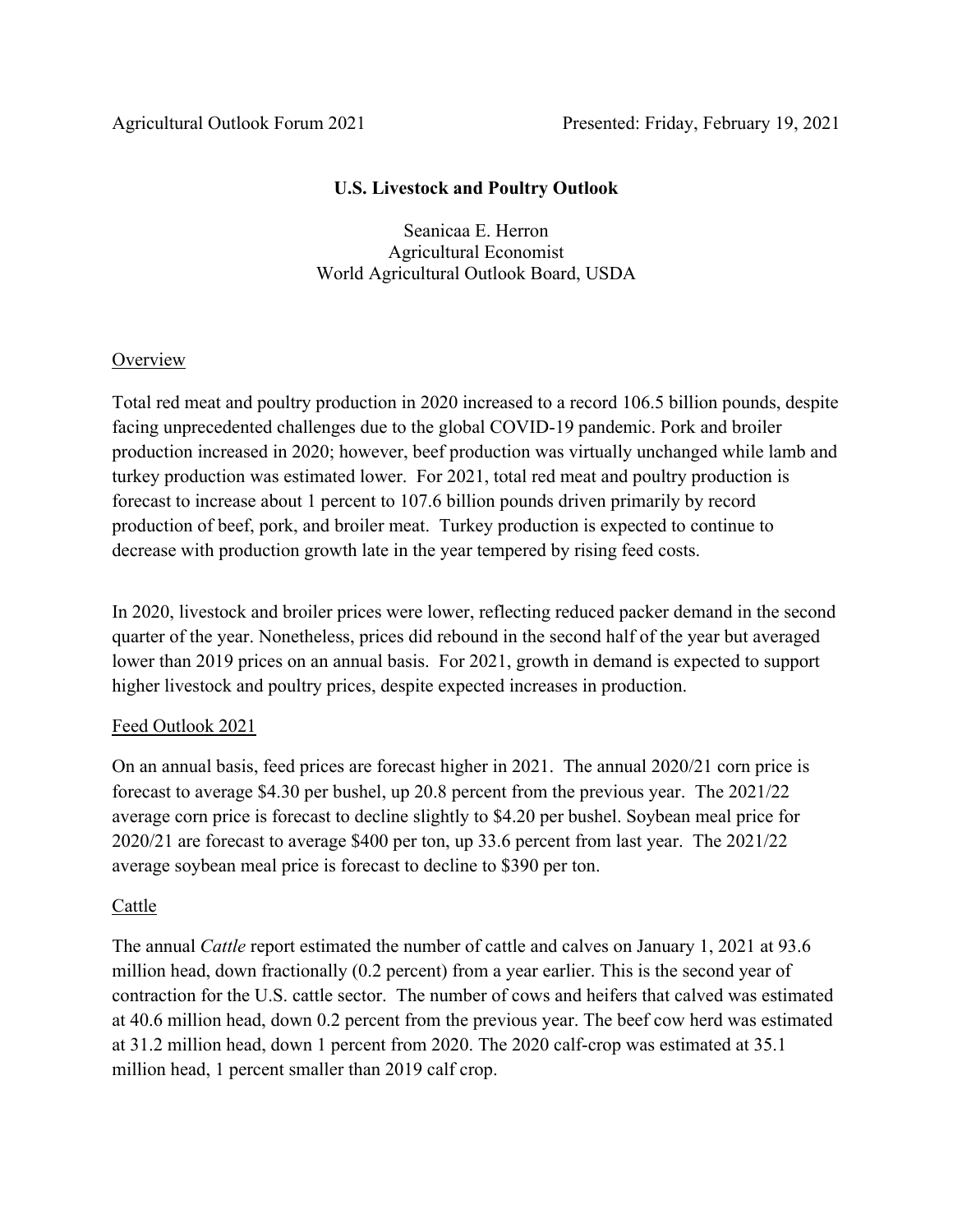The U.S. cattle inventory is expected to recover and increase modestly in 2022, with support from estimates that producers retained approximately the same level of replacement heifers for the beef cow herd as last year; but the number of beef heifers expected to calve during 2021 was approximately 1 percent higher than 2020. The dairy cow herd was estimated to be approximately 1 percent higher than last year, however the number of dairy cows retained for milk cow replacement was 2 percent lower and the number of dairy cows expected to calve was also estimated 2 percent below the previous year.

The total number of cattle on feed in feedlots of all sizes as of January 1 was 14.7 million head, up fractionally from the previous year. Supplies of cattle outside feedlots was estimated fractionally lower than last year. However, the number of cattle grazing on small grains pastures was estimated 7 percent above year-ago levels. These cattle will likely be placed in feedlots in early 2021 and marketed during the latter part of the year. However, higher projected feed costs and dry conditions coupled with low stocks of forage in some parts of major cattle producing regions could potentially affect the timing of when these cattle will be placed in feedlots.

Beef production for 2021 is forecast at 27.5 billion pounds, an increase of 1.4 percent year-overyear. In 2021, commercial steer and heifer slaughter is expected to be above 2020 levels while cow slaughter is forecast to decline approximately 4 percent. Total commercial cattle slaughter during 2021 is expected to increase 1 percent. Carcass weights are expected to increase in 2020 but higher forecast feed costs are expected to temper growth in the second half of the year.

After declining in 2020, US. beef exports are forecast to increase over 6 percent in 2021. Japan and South Korea were top destinations for U.S. beef exports volume-wise in 2020, followed by Mexico and Canada and increasingly strong exports from China. Strong international demand strength from late 2020 is expected to carry into 2021. Total U.S. beef exports are forecast to reach 3.1 billion pounds in 2021, up 6.4 percent from 2020. U.S. beef imports are forecast to reach 3.0 billion pounds in 2021, down 10.1 percent from 2020. Decreased shipments from Australia are the primary driver behind lower imports in 2021.

The 5-area steer price for 2021 is forecast to average \$115 per cwt, nearly 6 percent higher than 2020. Firm domestic demand and stronger exports are expected to support higher prices, despite higher beef production.

#### Pork

The *Quarterly December Hogs and Pigs* reported estimated the total number of hogs and pigs on December 1 at 77.5 million head, 1 percent below 2019. Producers farrowed 3.164 million sows during the September-November period, down 1 percent when compared to the previous year. The September-November pigs per litter estimate was fractionally lower than last year at 11.05. Estimated year-over-year lower farrowings and pigs per litter resulted in the 2020 September-November pig crop 1 percent lower at 34.973 million head. Producers indicated intentions to farrow about 2 percent more sows in the December 2020-February 2021 quarter, but intend to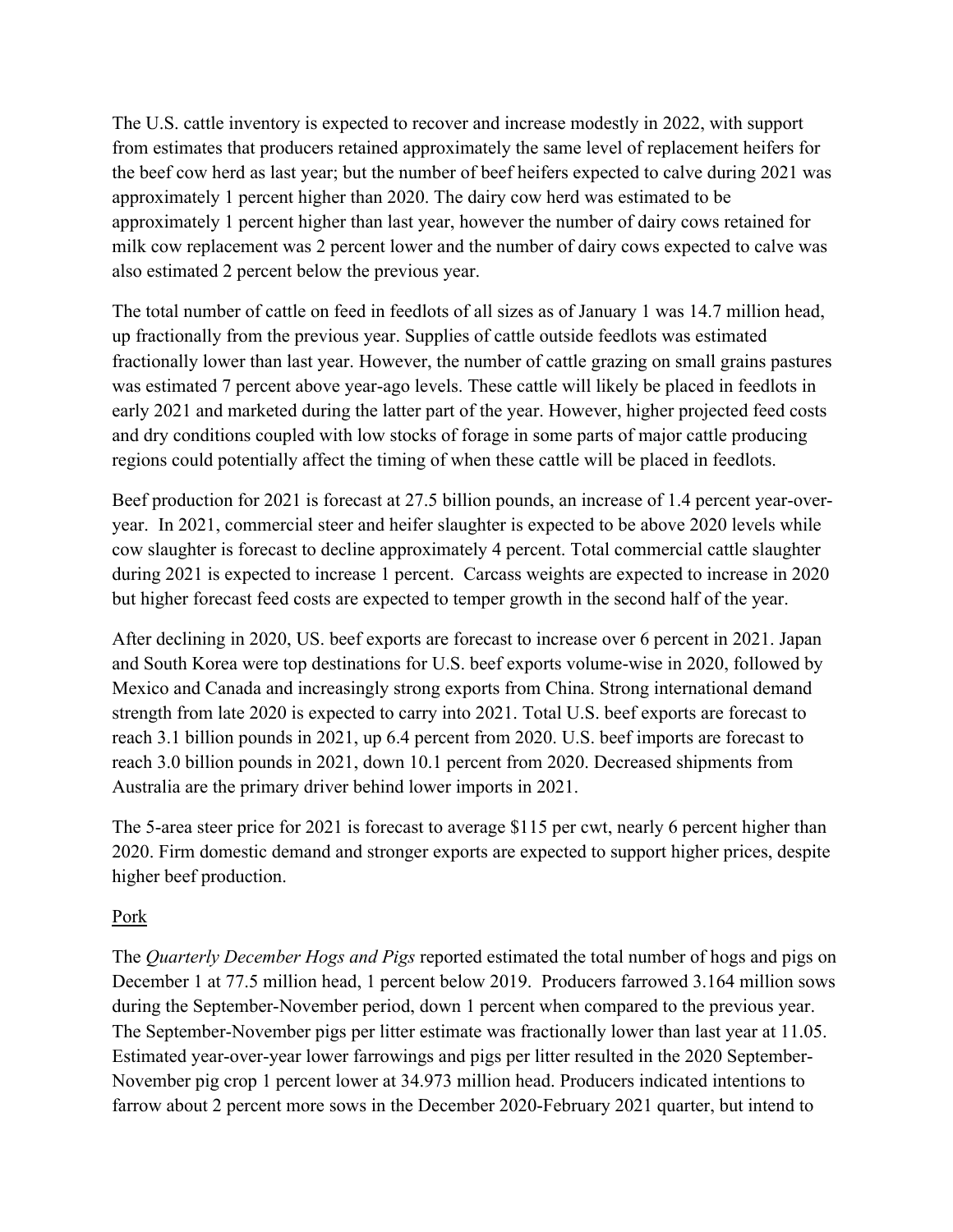farrow 1 percent fewer sows in the March-May 2021 quarter. Hog production will continue to expand as growth in pigs per litter will support larger pig crops.

In 2021, commercial pork production is forecast to reach a record 28.7 billion pounds, up 1.4 percent year over year. Increasing slaughter hog inventories will boost commercial pork although lighter annual hog carcass weights will offset slaughter gains. First-half 2021 pork production is forecast higher on larger estimated pig crops from the second half of 2020 while second half 2021 pork production will reflect slightly higher average farrowing intentions for the first half of the year and growth in pigs per litter.

Pork exports for 2021 are forecast to reach 7.2 billion pounds, about 1.5 percent lower than 2020. The firm growth in import demand from China is expected to slow in 2021 as China begins to recover from African Swine Fever (ASF) and begins to rebuild its sow herd and live hog inventories. However, export growth in other key markets such as Mexico, Canada, and Japan (and to a lesser degree several Latin American countries) are expected to partially offset declines from China. Pork imports for 2021 are forecast at 0.9 billion pounds, up 4.5 percent from 2020.

U.S. hog prices, on a national base, 51%-52% lean, live equivalent, are forecast to average \$50.50 per cwt for 2021, higher than last year's price by nearly 17 percent. Despite higher hog slaughter expectations, firm demand will support higher prices.

## Sheep and Lambs

The January 1 *Sheep and Goats* report estimated the total inventory of sheep and lambs at 5.2 million head, down about 1 percent from January 2020. The total breeding inventory was also down 1 percent while the number of replacement lambs was estimated approximately 2 percent lower.

For 2021, commercial lamb and mutton production is forecast to reach 136 million pounds, a decline of 1.4 percent from 2020. Lamb and mutton imports are forecast lower in 2021, despite lower forecast production, largely reflecting limited availability of exportable supplies in Australia. Lamb and mutton imports for 2021 are forecast at 290 million pounds, down 3.8 percent from 2020.

The 2021 National Choice/Prime slaughter lamb price is forecast at \$161 per cwt, fractionally lower than the previous year.

#### Broilers

The 2021 broiler production forecast is projected to be record large at 44.9 billion pounds, driven primarily by heavier average bird weights. However, the combination of higher feed prices and weakening returns are expected to limit production growth.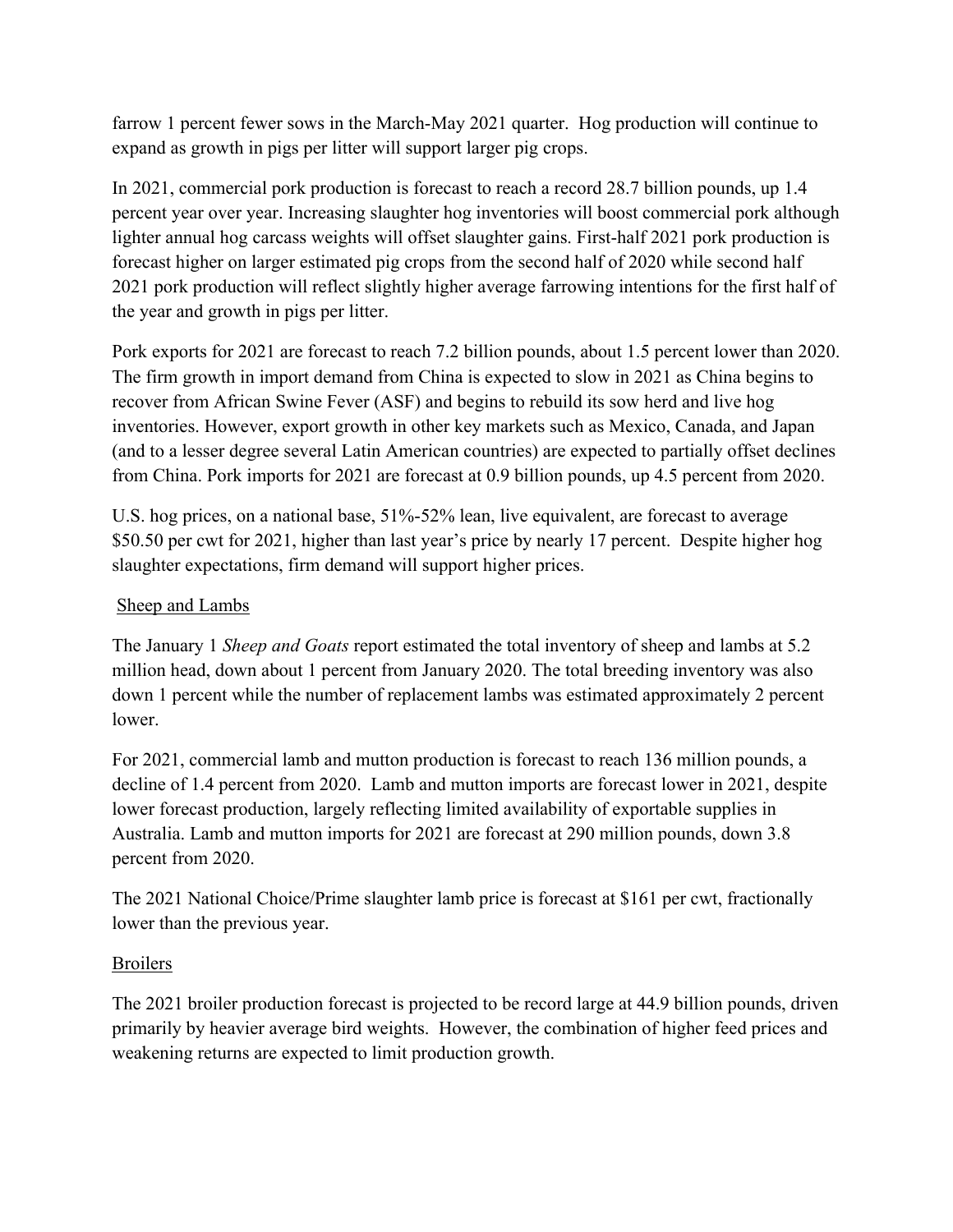U.S. broiler exports to several key markets were hampered in 2020 as the global economy slowed because of the global pandemic as well as non-SPS trade barriers and challenges. However, China emerged as a strong market late in the year after bans on U.S. poultry meat were lifted. This supported stronger export growth in 2020. For 2021, broiler meat exports are forecast to increase fractionally to 7.4 billion pounds supported by continued import demand from China and gradual recovery of global economic conditions.

The National composite wholesale broiler price is forecast to average \$0.85 per pound in 2021, up 15.4 percent relative to last year. Broiler prices are forecast higher for the year, supported by improving demand and lighter anticipated production in the second half of the year.

## **Turkey**

Turkey production for 2021 is forecast to reach 5.7 billion pounds, down fractionally (0.3 percent) from 2020. Recent hatchery data points towards lower production levels in the months ahead as placements remain below year prior levels. Expectations of continued declines in monthly placement numbers and expectations for rising feed costs in the second half of the year will keep turkey production in a steady state.

In 2020, exports were estimated 10.5 percent lower than 2019 on weak international demand from major trading partners. However, demand from China increased notably after China lifted a long-standing import ban on U.S. poultry meat due to the 2014 avian influenza outbreak. Looking ahead into 2021, turkey exports are forecast slightly higher on recovering global demand.

For 2021, the National turkey hen price is forecast to average \$1.11 per pound, approximately 4 percent higher than 2020.

# Eggs

In 2020, total egg production declined nearly 2 percent, largely reflecting the lapse in demand from the HRI sectors, particularly for processed eggs. For 2021, total U.S. egg production for 2021 is forecast to be 9.3 billion dozen, up nearly 1 percent from 2020 on expected recovery in HRI demand. Retail demand is also expected to remain strong in 2021. In addition, higher expected layer inventories are expected support increased egg production, but higher forecast feed costs will likely temper production growth in the last half of the year.

Egg exports for 2021 are forecast to reach 335 million dozen, down 2.6 percent from 2020.

For 2020, the New York egg price forecast is expected decrease fractionally, averaging 112 cents per dozen.